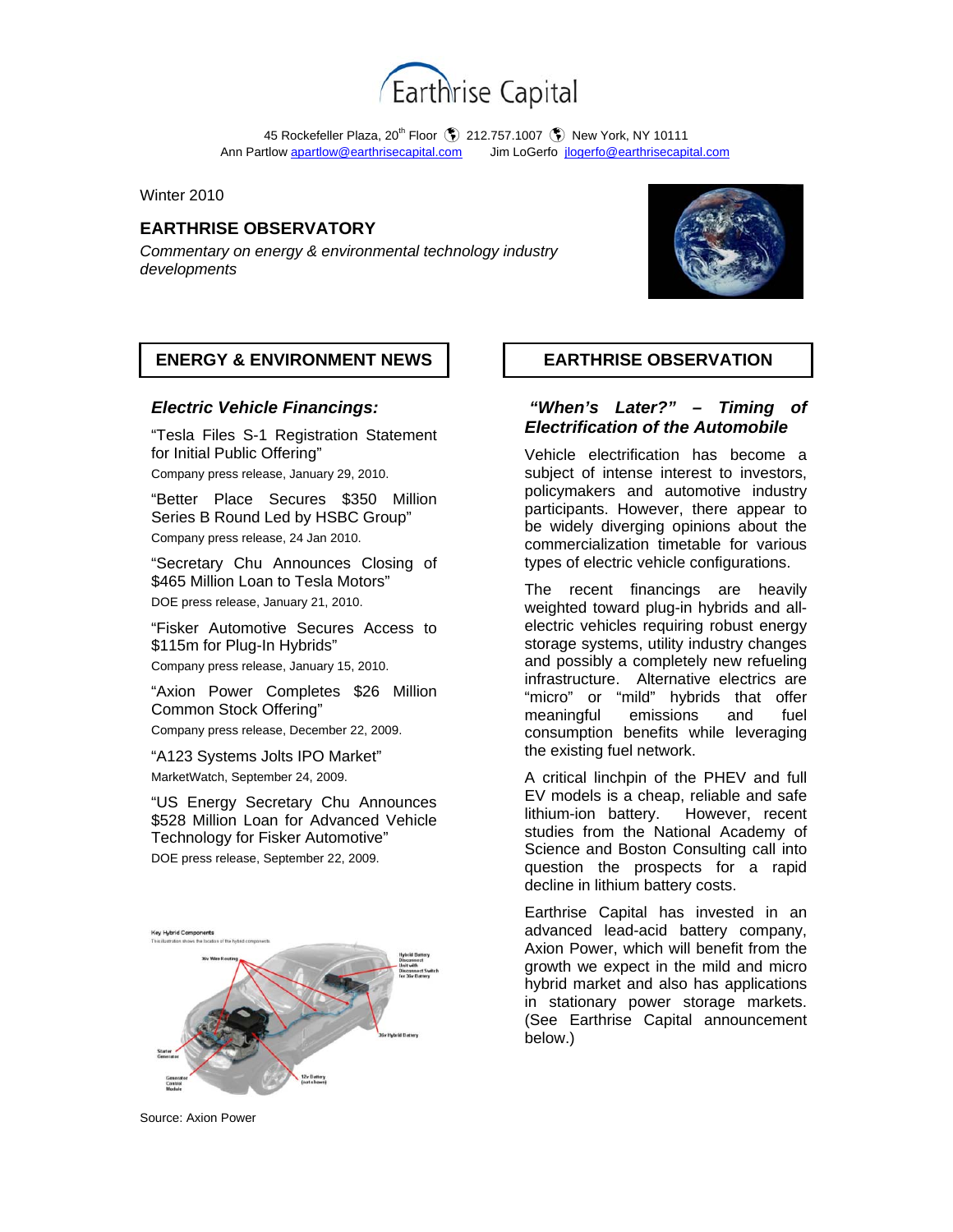Winter 2010, page 2

# **ENERGY & ENVIRONMENT NEWS EARTHRISE OBSERVATION**

## *Wind Market Growth Dynamics:*

### *China doubles installed capacity for fifth year running – Global markets up 31%*

Brussels, 3 February 2010. "The Global Wind Energy Council today announced that the world's wind power capacity grew by 31% in 2009, adding 37.5 GW to bring total installations up to 157.9 GW. A third of these additions were made in China, which experienced yet another year of over 100% growth.

, thoug turbine installations in 2009 was worth 'The continued rapid growth of wind power despite the financial crisis and economic downturn is testament to the inherent attractiveness of the technology, which is clean, reliable and quick to install. Wind power has become the power technology of choice [in] a growing number of countries around the world,' said Steve Sawyer, GWEC's Secretary General. ……Wind energy is now an important player in the world's energy markets. The global wind market for about 45 bn EUR or 63 bn US\$."

Source: Global Wind Energy Council press release.

# *Wind Power Venture Opportunities:*

U.S installations of wind power in 2009 at 9.9 GW greatly exceeded estimates and almost equaled China's estimated additions for last year, which are driven by aggressive national policies. Innovators in the developed countries will continue to dominate the technology advances, while Asia excels in lowering manufacturing costs and in rapid growth of installed capacity. The need for ongoing subsidies is a concern to us, especially in the current economic climate. The intermittent nature of wind and solar is a limiting factor in their use, absent cheap storage, but their market penetration is still very low in most areas.

In addition to needed transmission investments, further technological developments are required to reduce the cost of wind power: improvements in generator and power systems to enhance conversion efficiency; advances in turbine blade materials and designs; and more efficient and cost-effective energy storage solutions. (See the announcement below regarding Earthrise Capital Fund's investment in Axion Power.)





Source: Global Wind Energy Council

# **Earthrise Capital**  45 Rockefeller Plaza, 20<sup>th</sup> Floor (\$) 212.757.1007 (\$) New York, NY 10111